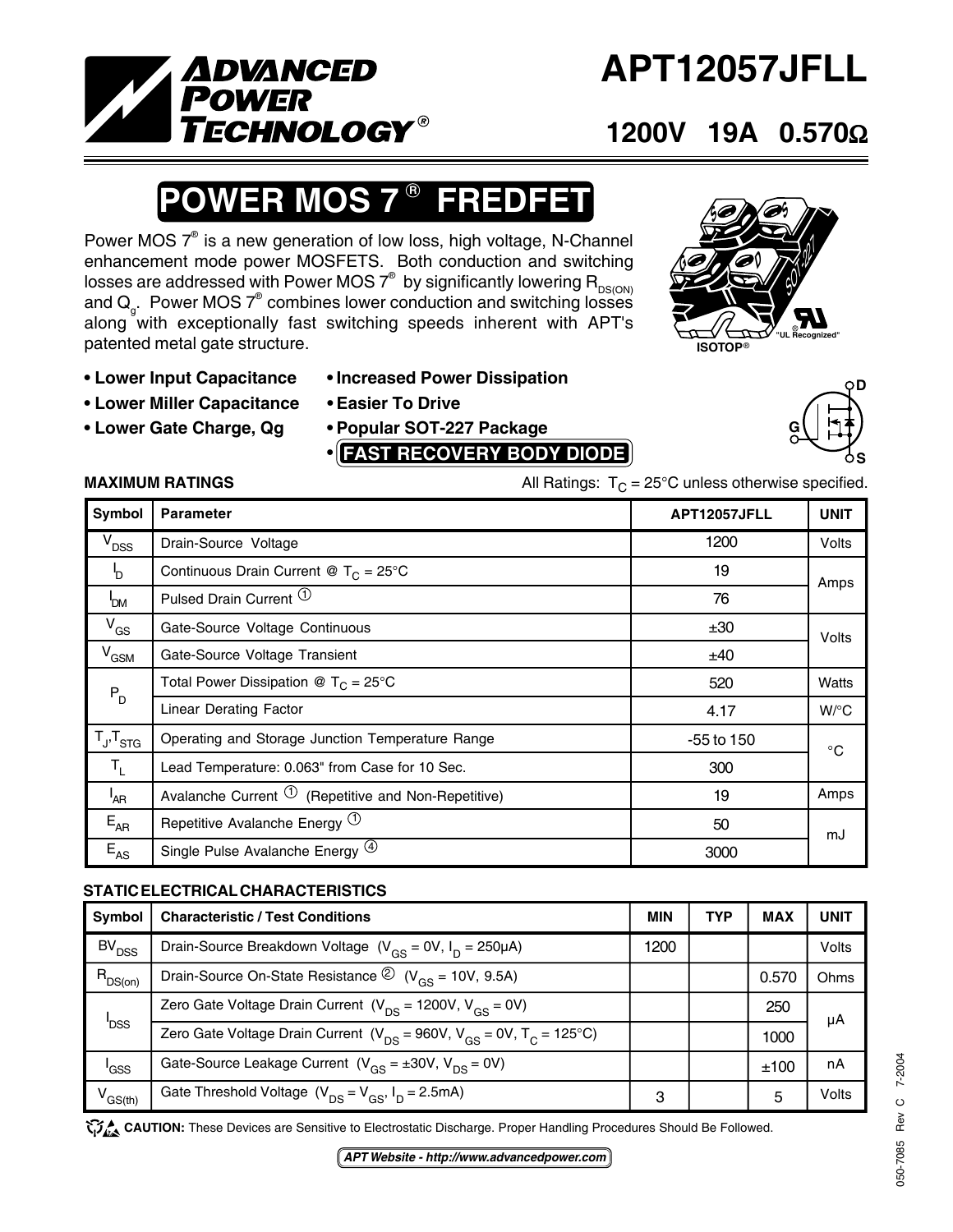#### **DYNAMIC CHARACTERISTICS APT12057JFLL**

V/ns

18

ns

µC

| Symbol                             | <b>Characteristic</b>                                                                 | <b>Test Conditions</b>                                                      | <b>MIN</b> | <b>TYP</b> | <b>MAX</b> | <b>UNIT</b> |
|------------------------------------|---------------------------------------------------------------------------------------|-----------------------------------------------------------------------------|------------|------------|------------|-------------|
| $\mathsf{\bar{C}_{_{\text{iss}}}}$ | Input Capacitance                                                                     | $V_{GS} = 0V$                                                               |            | 5155       |            |             |
| $\overline{C}_{\underline{oss}}$   | Output Capacitance                                                                    | $V_{DS} = 25V$                                                              |            | 770        |            | pF          |
| $\overline{C}_{\text{rss}}$        | Reverse Transfer Capacitance                                                          | $f = 1$ MHz                                                                 |            | 130        |            |             |
| $Q_{g}$                            | Total Gate Charge 3                                                                   | $V_{GS}$ = 10V                                                              |            | 185        |            |             |
| $Q_{\underline{\mathsf{gs}}}$      | Gate-Source Charge                                                                    | $V_{DD} = 600V$                                                             |            | 24         |            | пC          |
| $\overline{Q}_{\underline{gd}}$    | Gate-Drain ("Miller") Charge                                                          | $I_D = 19A \otimes 25^{\circ}C$                                             |            | 120        |            |             |
| $t_{d(on)}$                        | Turn-on Delay Time                                                                    | <b>RESISTIVE SWITCHING</b>                                                  |            | 11         |            |             |
| t.                                 | Rise Time                                                                             | $V_{GS}$ = 15V<br>$V_{DD} = 600V$                                           |            | 18         |            | ns          |
| $t_{d(\underline{off})}$           | Turn-off Delay Time                                                                   | $I_D = 19A \otimes 25^{\circ}C$                                             |            | 36         |            |             |
| $t_{\rm f}$                        | Fall Time                                                                             | $R_G = 0.6\Omega$                                                           |            | 24         |            |             |
| $E_{\rm on}$                       | Turn-on Switching Energy 6                                                            | <b>INDUCTIVE SWITCHING @ 25°C</b><br>$V_{DD} = 800V$ , $V_{GS} = 15V$       |            | 725        |            |             |
| $\mathsf{E}_{\mathsf{off}}$        | <b>Turn-off Switching Energy</b>                                                      | $I_{\text{D}} = 19A, R_{\text{G}} = 5\Omega$                                |            | 365        |            | μJ          |
| $E_{_{\text{on}}}$                 | Turn-on Switching Energy 6                                                            | <b>INDUCTIVE SWITCHING @ 125°C</b><br>$V_{DD}$ = 800V V <sub>GS</sub> = 15V |            | 1200       |            |             |
| $E_{\rm off}$                      | Turn-off Switching Energy                                                             | $I_D = 19A$ , $R_G = 5\Omega$                                               |            | 450        |            |             |
|                                    | <u>SOURCE-DRAIN DIODE RATINGS AND CHARACTERISTICS</u>                                 |                                                                             |            |            |            |             |
| Symbol                             | <b>Characteristic / Test Conditions</b>                                               |                                                                             | <b>MIN</b> | <b>TYP</b> | <b>MAX</b> | <b>UNIT</b> |
| Ιs                                 | Continuous Source Current (Body Diode)                                                |                                                                             |            |            | 19         | Amps        |
| $I_{SM}$                           | Pulsed Source Current $\mathcal{D}$ (Body Diode)                                      |                                                                             |            |            | 76         |             |
| $V_{SD}$                           | Diode Forward Voltage $\textcircled{2}$ (V <sub>GS</sub> = 0V, I <sub>S</sub> = -19A) |                                                                             |            |            | 1.3        | Volts       |

| <b>FRRM</b>    | Peak Recovery Current<br>$(IS = -19A, \frac{di}{dt} = 100A/\mu s)$ | $T_i = 25^{\circ}C$<br>$T_i = 125^{\circ}C$ |            | 13<br>22   |            | Amps          |
|----------------|--------------------------------------------------------------------|---------------------------------------------|------------|------------|------------|---------------|
|                | <b>THERMAL CHARACTERISTICS</b>                                     |                                             |            |            |            |               |
|                |                                                                    |                                             |            |            |            |               |
| Symbol         | <b>Characteristic</b>                                              |                                             | <b>MIN</b> | <b>TYP</b> | <b>MAX</b> | UNIT          |
| $R_{\theta$ JC | Junction to Case                                                   |                                             |            |            | 0.24       | $\degree$ C/W |

1 Repetitive Rating: Pulse width limited by maximum junction temperature

Peak Diode Recovery  $dv/dt$   $\circledS$ Reverse Recovery Time  $(I_S = -19A, \frac{di}{dt} = 100A/\mu s)$ Reverse Recovery Charge  $(I_S = -19A, \frac{di}{dt} = 100A/\mu s)$ 

> $(4)$  Starting T<sub>i</sub> = +25°C, L = 16.62mH, R<sub>G</sub> = 25Ω, Peak I<sub>L</sub> = 19A  $(5)$  dv/<sub>dt</sub> numbers reflect the limitations of the test circuit rather than the

2 Pulse Test: Pulse width < 380 µs, Duty Cycle < 2%

3 See MIL-STD-750 Method 3471

dv/dt

t<sub>rr</sub>

 $Q_{rr}$ 

device itself.  $I_S \le -19A \frac{di}{dt} \le 700A/\mu s$   $V_R \le 1200$   $T_J \le 150^{\circ}C$ 6 Eon includes diode reverse recovery. See figures 18, 20.

 $T_i = 25^{\circ}C$  | | | 320  $T_i = 125^{\circ}C$   $\qquad \qquad$  | 650

 $T_i = 25^{\circ}C$  2.0  $T_i = 125^{\circ}C$  7.0

**APT Reserves the right to change, without notice, the specifications and information contained herein.**

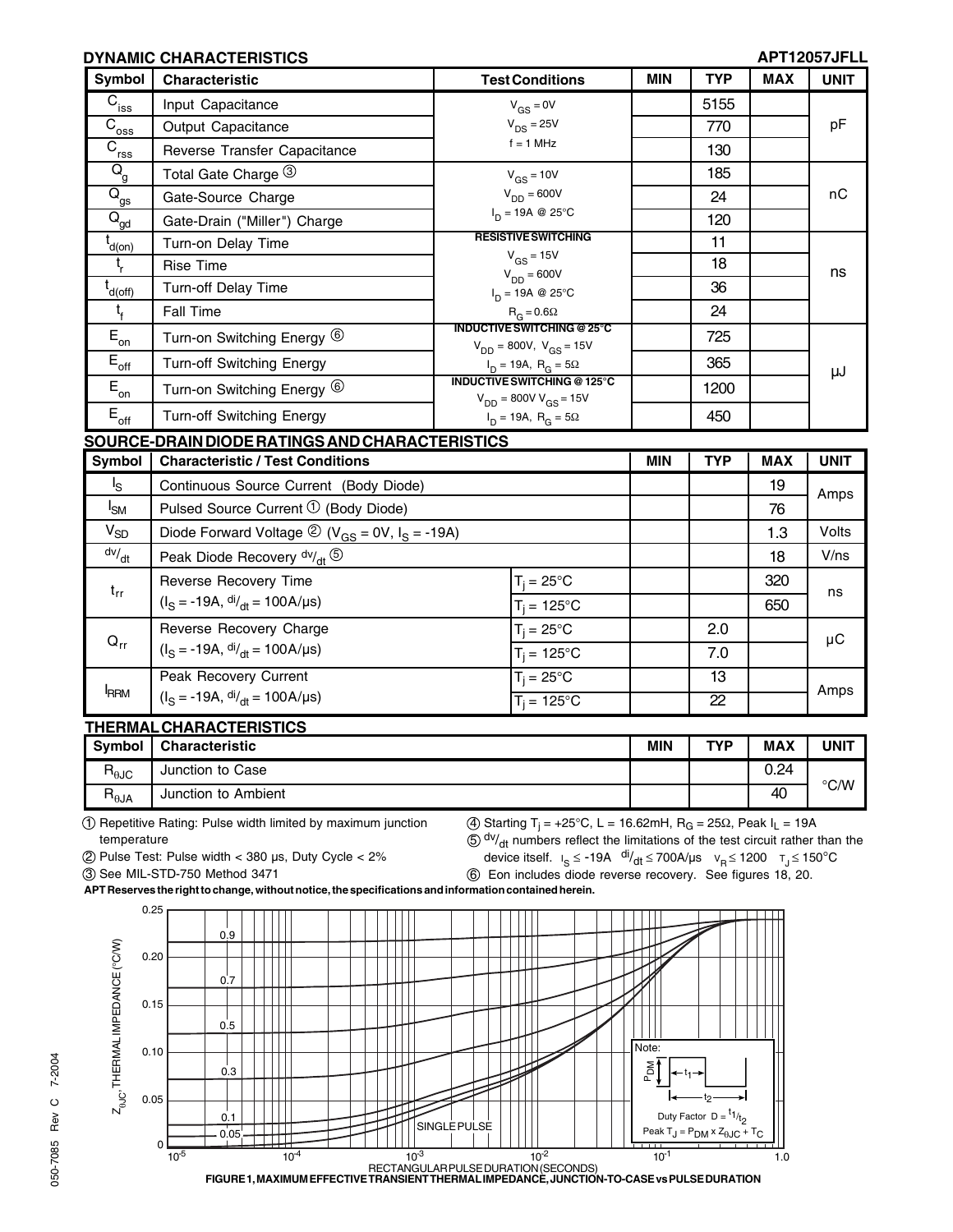



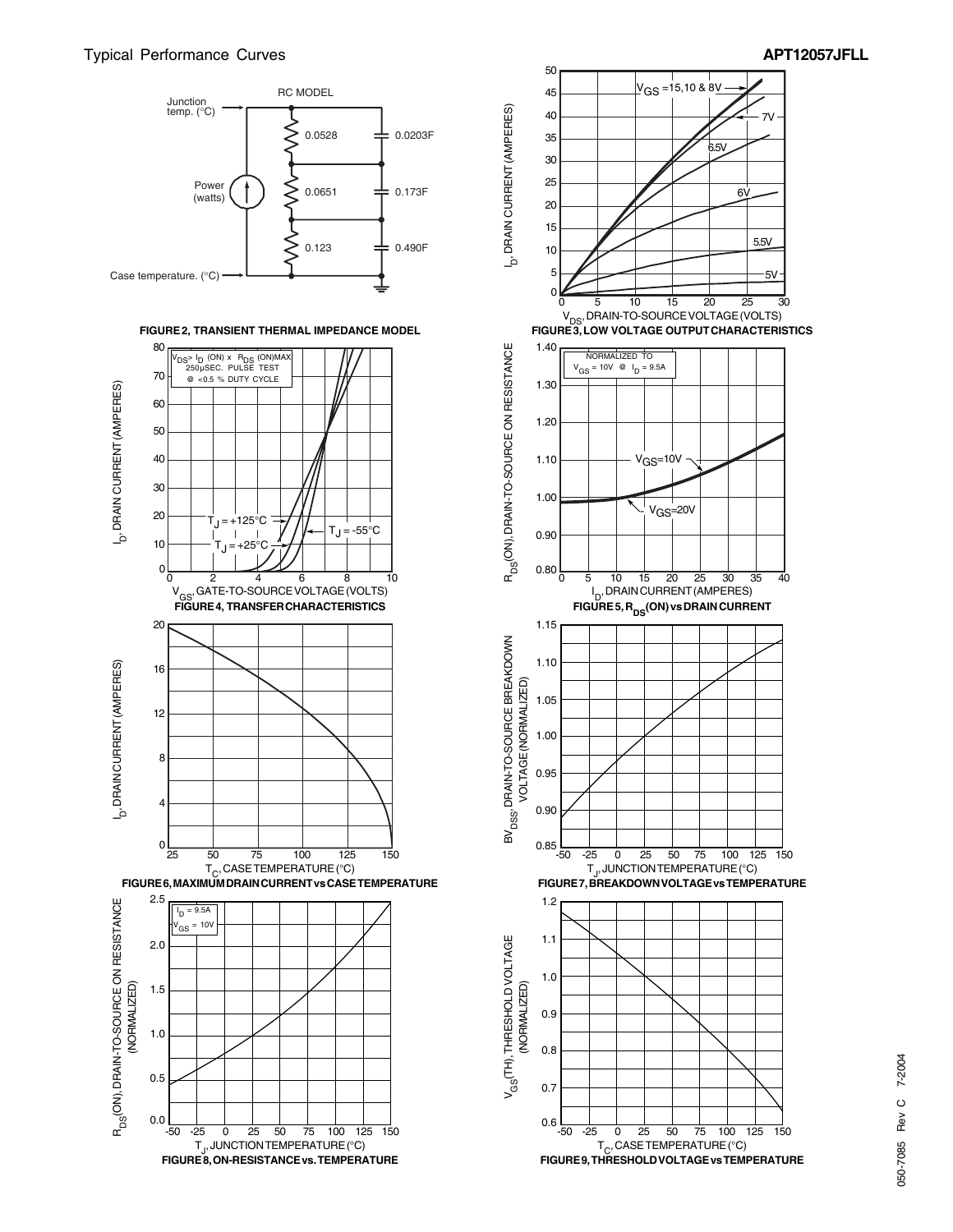